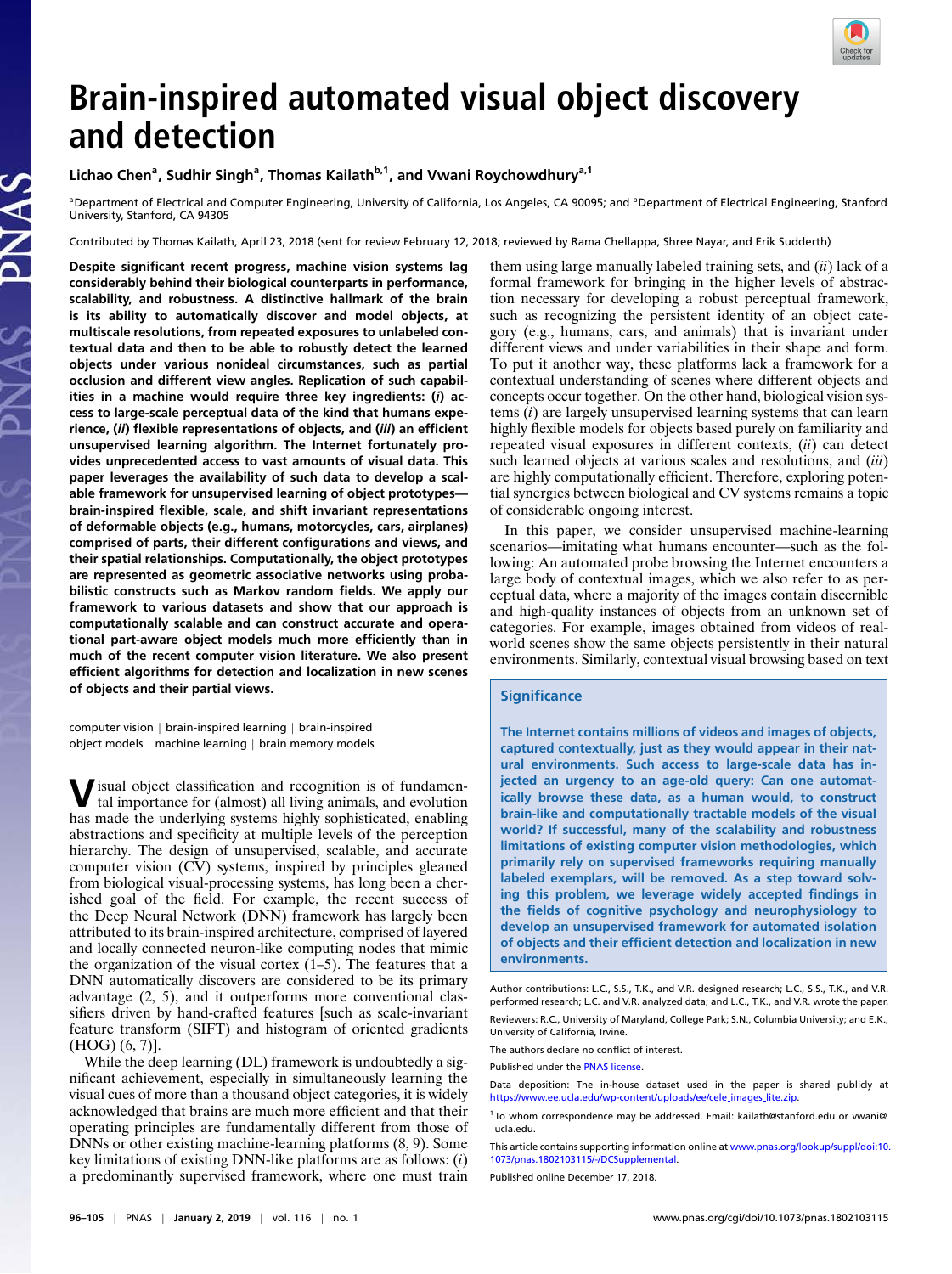tags, can provide such large-scale perceptual data. This is exactly the perceptual learning world view with which, for example, an infant is faced, and this is what the Internet makes available to computers and machines for the first time. It is worth reiterating that in our unsupervised learning framework, and unlike in supervised training scenarios, no labels or bounding boxes of any kind are used to tag these images. Given such perceptual data, the tasks are (*i*) to discover and isolate the underlying object categories just by processing these unlabeled images, (*ii*) to build visual models of the discovered categories, and then (*iii*) to detect instances of the said objects in new scenarios, all in a robust manner not affected by operations such as scaling, occlusion, and different viewpoints. Humans and many other animals routinely execute these and much more complex visual tasks.

As a step toward developing such an unsupervised contextual learning framework, we first abstract some of the key aspects of biological vision systems. The immediate goal is not to emulate the exact granular feature-generating brain hardware, such as neurons and their layered interconnections, but to try to computationally capture the basic principles that have been strongly hypothesized as being used in brains and to integrate them into an end-to-end CV framework.

## Object Prototypes–SUVMs

The related cognitive science review is outlined in more detail in *SI Appendix*[, section 1, p. 1.](https://www.pnas.org/lookup/suppl/doi:10.1073/pnas.1802103115/-/DCSupplemental) We have incorporated only certain specific abstractions of the object prototype theory of perception (10) in defining what we shall call a structural unsupervised viewlets model (SUVM) that has two interacting parts to it. (*i*) Viewlets: There is strong evidence for the presence of neurons (e.g., those in the inferotemporal cortex) that fire selectively in response to views of different parts of objects. Neurons in this cortex respond selectively to stimuli from color and texture and even from complex views such as faces (10). It is as if the brain breaks up an object into visually distinct but potentially overlapping jigsaw pieces of different sizes. Each such view is a building block in our model, and to emphasize that such views are not necessarily distinct functional parts, we refer to them as "viewlets." Thus, for our modeling purposes, viewlets are multiscale visual cues representative of different appearances of the object under different circumstances—for example, in the case of humans, different views of the head or arms in different poses or a half body view or just the legs in different poses and partially or fully covered. As explained in *Methodology*, each viewlet is modeled as a distribution over a feature space, allowing for variations in the appearance of exemplars belonging to the same category. (*ii*) A set of models that determine how these viewlets are geometrically organized to create an entire or a partial image of an object, which includes the following models.

Spatial Relationship Network. It has been hypothesized that viewlets that have stable geometrical relationships to each other are indexed in the brain according to their relative spatial locations (11). Exemplars are recognized as class members if and only if the structural information is close enough to that of the prototype (12). We capture this feature through the spatial relationship network (SRN), which uses a variation of the spring network model (13): This is a graph in which nodes are the viewlets and edges impose relative distance and scale/size constraints that the viewlets should satisfy. To encode variations, the edges are represented as springs of varying stiffness and length. Since not all parts directly connect to each other in a physical object, our model naturally allows for sparsity: It introduces springs only among key viewlet pairs that are needed to maintain the integrity of the whole object. Collectively, the entire object model is then defined by the spring-viewlet ensemble.

Configuration-Independent Parts Clustering. A configurationindependent parts clustering (CIPC) that captures certain semantic structures of the object prototype by grouping viewlets with distinct appearances into higher level concepts of parts*.* For example, the notion of the "left arm" is captured by a set of viewlets corresponding to different configurations of the arm—for example, hanging down or elbows out. Such viewlets look very different from each other in appearance and yet can be structurally identified as configurations of the same part since they occupy the same relative position with respect to other body parts such as the torso and the head.

Global Positional Embedding. A global positional embedding (GPE), in which each viewlet is assigned its own 2D location and a scale value. An optimization algorithm computes these viewlet-specific location and scale coordinates so that they yield best fits to the relative location and scale constraints in the structural relationship network (SRN). GPE brings out the underlying hierarchical semantic structure of the object—that is, how the viewlets are organized both spatially and hierarchically in scale. Thus, for example, the GPE would show that an upper halfbody viewlet subsumes viewlets that correspond to the head and shoulder regions. This spatial map can be further segmented into clusters of viewlets that define important regions of the object prototype, which in turn could be interpreted as higher level parts of the object category.

The semantic structures encoded in the CIPC and in the GPE play an important role in robust detection. For example, detection of matching viewlets (those whose relative location and scale values match predictions made by the object prototype) corresponding to two different body parts is a much more robust indicator of the presence of a human than detecting multiple viewlets corresponding to only a single body part. As demonstrated by our results, the SUVM leverages both spatial structure and semantic information to enable high-precision object detection.

A Positive-Only Learning Setup for Estimating SUVMs. In *Methodology*, we formulate a probabilistic model for an SUVM to allow us to develop reliable estimation and learning algorithms. Then we describe how SUVMs for unknown object categories can be automatically learned from large-scale unlabeled perceptual data (a large body of contextual images). Our framework mimics the process of perceptual learning observed in biological systems, wherein category prototypes are learned via repeated exposures to exemplars and examining them from different perspectives in multiple contexts (10). Since for our model building we do not need explicit negative examples, we refer to our setup as positiveonly learning. Our perceptual framework corresponds to closely related frameworks in the CV literature ranging from weakly supervised to unsupervised. For example, in the weakly supervised setup of ref. 14, positive exemplars belonging to a single category are unlabeled, but negative exemplars (e.g., background or clutter images, and images from categories other than the one being learned) are explicitly provided as part of the training set (15). Our model automatically learns to create its own negative examples and does not need such external information. In another instance, the unsupervised setup of refs. 16, 17 use data that have a perceptual bias over multiple categories. For example, in ref. 17, automated object category discovery is carried out over contextual data that contain unlabeled exemplars belonging to over 20 different categories; this work, however, does not build stand-alone models for each category that can be used to detect instances from new data (see *SI Appendix*[, section 10, p. 23\)](https://www.pnas.org/lookup/suppl/doi:10.1073/pnas.1802103115/-/DCSupplemental). While our paper reports experimental results involving perceptual data that have exemplars belonging to a single category of interest at a time (thus, closer to the weakly supervised models in CV), there is nothing in the framework that precludes it from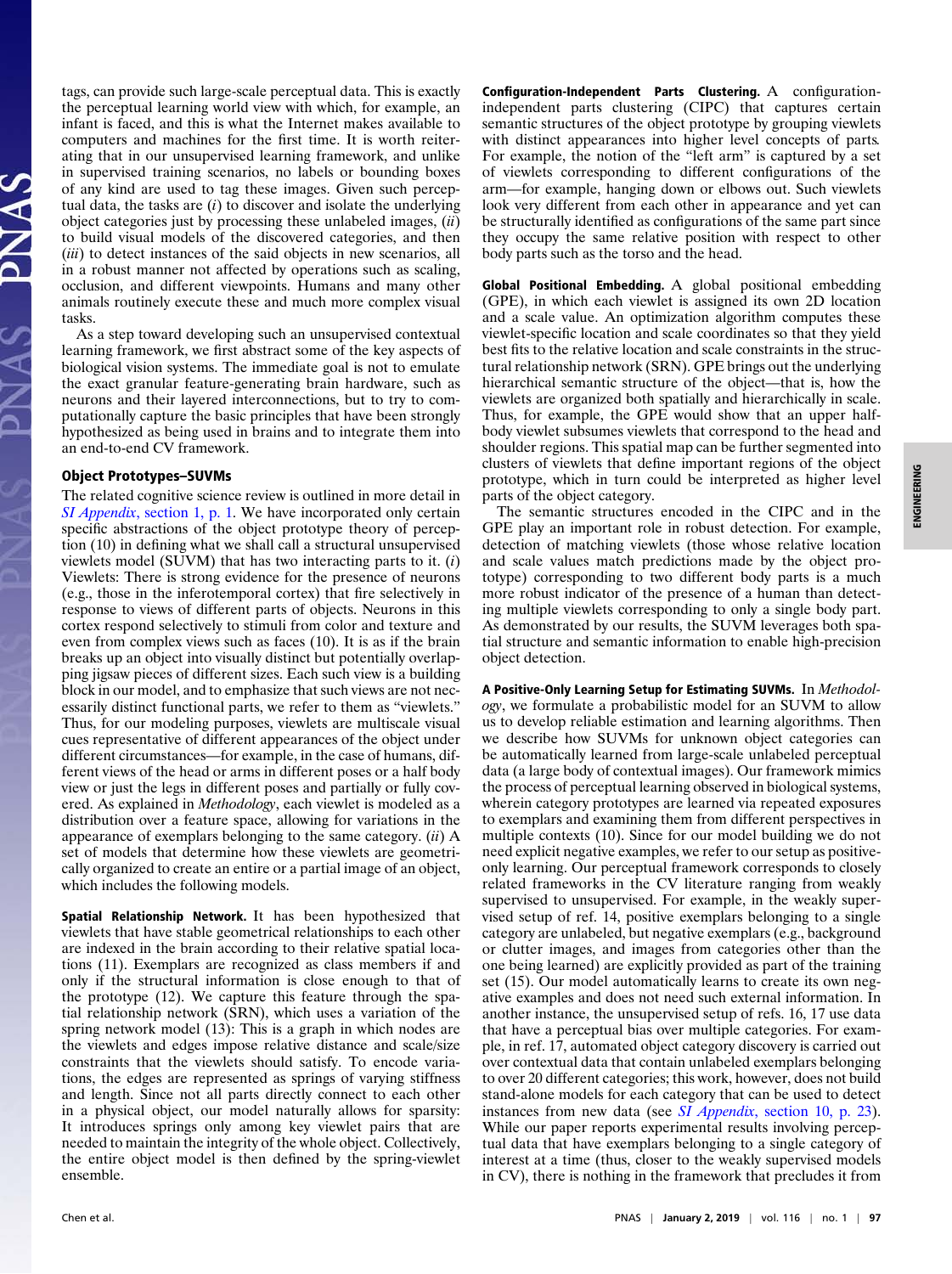discovering and modeling tens of categories as long as there are sufficiently many instances of each category in the dataset. Our framework will create SUVMs, complete with multiple viewlets and their geometric arrangements, for each such category in the data.

The learning step involves joint estimation of the set of unknown viewlets relevant to the object category, and of the associated models (i.e., SRN, CIPC, and GPE) that constitute the SUVM. We use maximum likelihood estimation (MLE) as our foundational framework and incorporate sparsity constraints and convex relaxations to ensure computational tractability. This leads to an intuitive but mathematically rigorous and computationally simple learning framework.

Object Detection and Localization. Given a learned SUVM, we turn to the task of detecting instances of objects in a new image. Again, we abstract how brains are theorized to detect objects as belonging to a category: by the occurrence of a sufficient number of compatible viewlets that are spatially located as predicted by the SUVM. While we follow an MLE framework of locating a portion of the image that has a high likelihood of being generated by the SUVM, we avoid exponential search complexity (usually associated with the exhaustive combinatorial search required in MLE), by intuitive but careful pruning of the search space based on the structure of the SUVM. This enables a linear-time detection and localization algorithm that can locate multiple instances of the object, unaffected by scale and to the presence of occlusions in the images. The mathematical details are provided in *Methodology*.

Relation to Previous Work. There is a long history of efforts, similar in spirit to ours, aimed at building CV frameworks that develop parts-aware object prototypes (13, 14, 16–22) [see, for example, Geman et al. (23) for a review]. More details on these models are given in *Results*, *Discussion*, and *[SI Appendix](https://www.pnas.org/lookup/suppl/doi:10.1073/pnas.1802103115/-/DCSupplemental)*, [section 10, p. 23.](https://www.pnas.org/lookup/suppl/doi:10.1073/pnas.1802103115/-/DCSupplemental) Our conclusion is that the goal of learning persistent and flexible object models, especially when the object is deformable and comprised of multiple configurable parts, in an automated and unsupervised manner is largely unsolved. Most parts-aware approaches require strongly supervised training (18, 21, 22, 24). Moreover, to compensate for computational scalability challenges, they use limited object models such as (*i*) using only a few parts in describing the object and (*ii*) further restricting the kinds of relationship patterns between parts so that they form networks such as trees and stars. Almost all previous attempts at unsupervised (e.g., ref. 17, which can be interpreted as using a star-network spring model) and weakly supervised (e.g., ref. 15) frameworks require datasets where exemplars have very similar views. For example, exemplars must have arms in the same position relative to the body (e.g., see Fig. 1, where we illustrate this point). On the other hand, our SUVM framework is flexible, computationally scalable and allows for models comprising hundreds of viewlets per object, all embedded in a flexible spatial model and a semantic structure that is independent of visual appearances. From a purely modeling perspective, SUVMs can be considered as combining ideas from both the supervised approaches [e.g., Poselets (19)], which use an ensemble of templates with embedded exemplars, with tags at key points, to define an object category, and the flexible mixtures of parts model for human pose detection and estimation (22) (which can be interpreted as grouping viewlets into an ensemble of tree networks, instead of a single SRN) and the probabilistic parts-constellation models used in the weakly supervised approach of refs. 14, 15 and the unsupervised approaches in refs. 16, 17.

# Results

Data Description. We experimented with two datasets:

*i*) The CalTech-4 dataset, comprising faces (435 images), motorbikes (800 images), airplanes (800 images), and cars (800 images). A primary motivation for selecting this dataset



**Fig. 1.** The colored dots in the figure show estimated average (*X*, *Y*) coordinates of the centers (as determined by the GPE algorithm) of some of the viewlets in our human SUVM. Recall that each viewlet is a distribution over a set of example views/patches that have similar appearances. The patches belonging to the same viewlet are averaged at the pixel level to create a representative visualization patch. Viewlets automatically clustered as comprising a "part" are given the same color code. For example, we automatically group viewlets corresponding to different views of the left arm as belonging to the same part cluster, which thus can be tagged as the left arm part. Three such viewlets corresponding to the arm straight down and with elbow out are shown here. Similarly, multiple viewlets corresponding to different views of head/face, legs, and torso are also shown.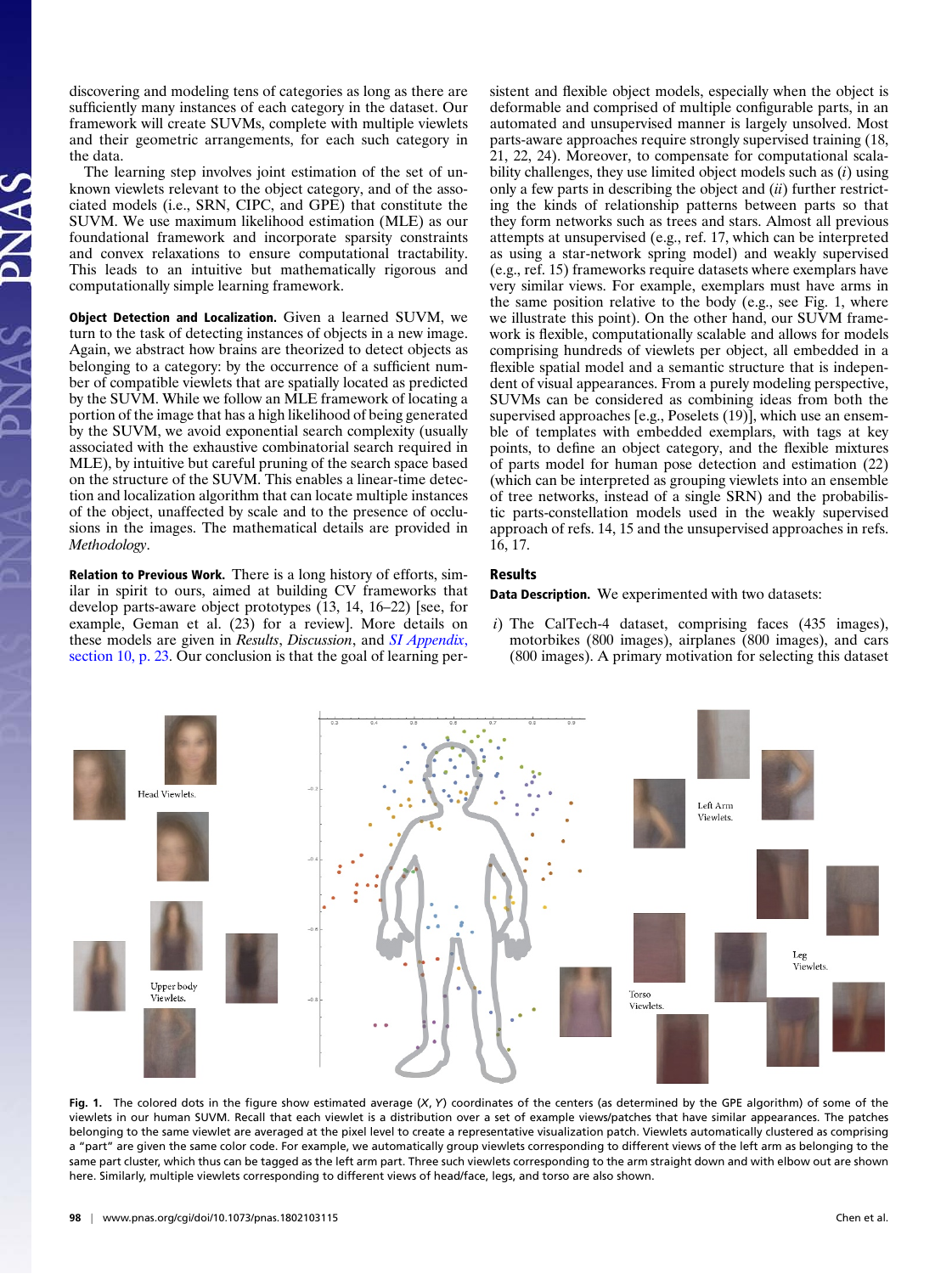**Table 1. Confusion matrices for the CalTech-4 dataset with one multicategory classifier.**

|                    | Classifier $\longrightarrow$ (SUVM + SVM)/[Fergus et al. (15)] |             |             |             |
|--------------------|----------------------------------------------------------------|-------------|-------------|-------------|
| Query $\downarrow$ | (F)ace                                                         | (M)otorbike | (A)irplane  | $(C)$ ar    |
| F                  | 0.982/0.862                                                    | 0.000/0.073 | 0.018/0.028 | 0.000/0.014 |
| м                  | 0.000/0.000                                                    | 0.990/0.977 | 0.010/0.013 | 0.000/0.000 |
| A                  | $0.005\frac{1}{0.003}$                                         | 0.013/0.042 | 0.967/0.888 | 0.015/0.060 |
| C                  | 0.000/0.008                                                    | 0.000/0.092 | 0.020/0.197 | 0.980/0.670 |

The table entry (*i*, *j*) is the percentage of query images belonging to category (*i*) that are classified as belonging to category (*j*). Each table entry is separated with the delimeter "/": the number to the left is the performance of the (SUVM + SVM) approach and the entry to the right is the performance for Fergus et al. (15). For SUVMs, a visual dictionary is learned from all of the images (i.e., a shared visual dictionary is created), but each model is learned only from its category-specific images. A single 4-class SVM classifier is built by combining the outputs of all of the four models as was done in ref. 15.

is that there are existing results, using earlier weakly supervised and unsupervised parts-aware formalisms (14, 15), which we can use to evaluate our framework (see Tables 1 and 2). The other motivation is that it enables us to perform a number of experiments to explore the limits of our SUVM framework. It allows us, for example, to evaluate how our learning framework performs with small-size data (e.g., only 218 images are available to learn models for a face; the other 217 being used for testing). The data do not always contain enough exemplars to capture many of the variations in shape and orientations of the object instances. We also ask questions such as, If the machine's world view is limited only to one object category, how would it interpret the rest of the world? For example, would a face SUVM (learned only from face-related perceptual data and with no exposure to images from other categories) "see" faces everywhere when shown images of motorbikes or cars? Furthermore, it allows us to illustrate another brain-like activity: the ability to improve detection/localization performance by jointly using multiple object prototype models (learned from different perceptual datasets). Table 3 illustrates how the face SUVM learned from the CalTech-4 dataset can be used in conjunction with the full-body human SUVM to obtain face detectors with higher precision.

*ii*) a celebrity dataset, which we created by crawling 12,047 highquality images from the web. This is a good example of the types of perceptual data the Internet can provide and is ideally suited to our perceptual framework: The images are from natural settings with diverse backgrounds and resolutions and often have multiple instances of individuals (the unknown category to be modeled) in the same image, who display a wide diversity in clothing and body gestures. For evaluation purposes only, we manually annotated the whole dataset with precise main body part (such as the head and the torso) locations; this information was not used in the learning process. There are no unsupervised approaches to extract object prototypes from such datasets, and hence, we compare our detection and localization performance with those of supervised frameworks. See the detailed discussion on torso detection in *Evaluation of SUVMs via Detection and Localization Tasks*.

SUVM Learning and Visualizations. For the celebrity dataset, we used 9,638 images as a learning set and the rest of the images as a test set. As a first step, we learn a set of visual words, which we shall call a "visual dictionary," that captures the repeated visual patterns in the learning set (see *Methodology* ). To build the visual dictionary, we first randomly sample 239,856 image patches (each of size  $128 \times 96$  pixels) from the dataset using a

scale pyramid: We successively scale down each image by a constant multiplicative factor or scale to create a layered "pyramid." Then we select fixed-size windows, located at random locations in each layer, to crop image patches. These patches are then represented in the form of dimension-reduced HOG descriptors (7). These descriptor vectors are then grouped into  $k$  clusters using the *k*-means algorithm. After comparing the results of *k*means clustering for different ks, we settled on  $k = 1,006$ , and the corresponding clusters formed our visual dictionary.

We next followed our SUVM learning steps as described in *Methodology* and derived a sparse SRN, containing 566 viewlets. Thus, while the visual dictionary contains 1,006 visual words, only a subset of them are viewlets in the human model, and the rest describe background scenes. These viewlets are then visualized as a weighted average of all of the constituent image patches and are shown in *[SI Appendix](https://www.pnas.org/lookup/suppl/doi:10.1073/pnas.1802103115/-/DCSupplemental)*, section 8; examples of a few select viewlets are also shown in Fig. 1. As one can determine via visual inspection, each viewlet corresponds to a meaningful human body part. We then (*i*) constructed a CIPC network and automatically found 18 distinct parts (see *[SI Appendix](https://www.pnas.org/lookup/suppl/doi:10.1073/pnas.1802103115/-/DCSupplemental)*, Fig. S8) and (*ii*) computed a GPE of the viewlets. Fig. 1 illustrates some of the salient aspects of our human SUVM.

The same steps are executed for the CalTech-4 datasets, with one twist: (*i*) separate dictionaries—the visual dictionary for each category is constructed from its category-specific images, and then an SUVM is derived for each category from its own image set—and (*ii*) shared dictionary—a common visual dictionary is derived from all of the learning sets, and then four separate SUVMs are learned by processing their respective categoryspecific images. The resulting viewlets and their automated groupings as parts are illustrated in *[SI Appendix](https://www.pnas.org/lookup/suppl/doi:10.1073/pnas.1802103115/-/DCSupplemental)*, section 9.

#### Evaluation of SUVMs via Detection and Localization Tasks.

*CalTech-4 dataset results.* The results on the CalTech-4 dataset as summarized in Tables 1 and 2 show that the SUVM

**Table 2. Confusion matrices for the CalTech-4 dataset based on four separate category models**

|                                     | Models      |            |             |           |  |
|-------------------------------------|-------------|------------|-------------|-----------|--|
| Query image $\downarrow$            | F           | м          | А           | C         |  |
| SUVM(separate)/[Fergus et al. (14)] |             |            |             |           |  |
| (F)ace                              | 0.980/0.964 | 0.069/0.33 | 0.215/0.32  | $0.252/-$ |  |
| (M)otorbike                         | 0.000/0.50  | 0.95/0.925 | 0.370/0.51  | $0.237/-$ |  |
| (A)irplane                          | 0.000/0.63  | 0.007/0.64 | 0.665/0.902 | $0.025/-$ |  |
| $(C)$ ar                            | 0.000/      | $0.000/-$  | $0.002/-$   | $0.600/-$ |  |
| SUVM (shared)                       |             |            |             |           |  |
| (F)ace                              | 0.972477    | 0.087156   | 0.674312    | 0.073394  |  |
| (M)otorbike                         | 0.007500    | 0.960000   | 0.675000    | 0.140000  |  |
| (A)irplane                          | 0.000000    | 0.002500   | 0.745000    | 0.117500  |  |
| (C)ar                               | 0.000000    | 0.000000   | 0.167500    | 0.970000  |  |

Each category model (*j*) only outputs whether a query image contains an exemplar of category (*j*). The table entry (*i*, *j*) is the percentage of query images belonging to category (*i*) that are detected to contain an instance of category (*j*) [by using a category model (*j*)]. For the top half of the table, each table entry is separated with the delimeter "/": the number to the left is the performance of the SUVM(separate) approach and the entry to the right is the performance for Fergus et al. (14). The top half of the table corresponds to the case where SUVMs are created using separate dictionaries, whereas the bottom half of the table corresponds to the shared dictionary case. Column 1 in the top half of the table, for example, shows that the face SUVM returned no FPs when tested on nonface images; the face model in ref. 14, on the other hand, returned 50% FPs on motorbike images. Similarly, the FP rate on face images for the motorbike model is 6.9% for SUVM vs. 33% in ref. 14. The bottom half of the table shows that the face, motorbike, and car models do extremely well, even without a separate multiclass classifier.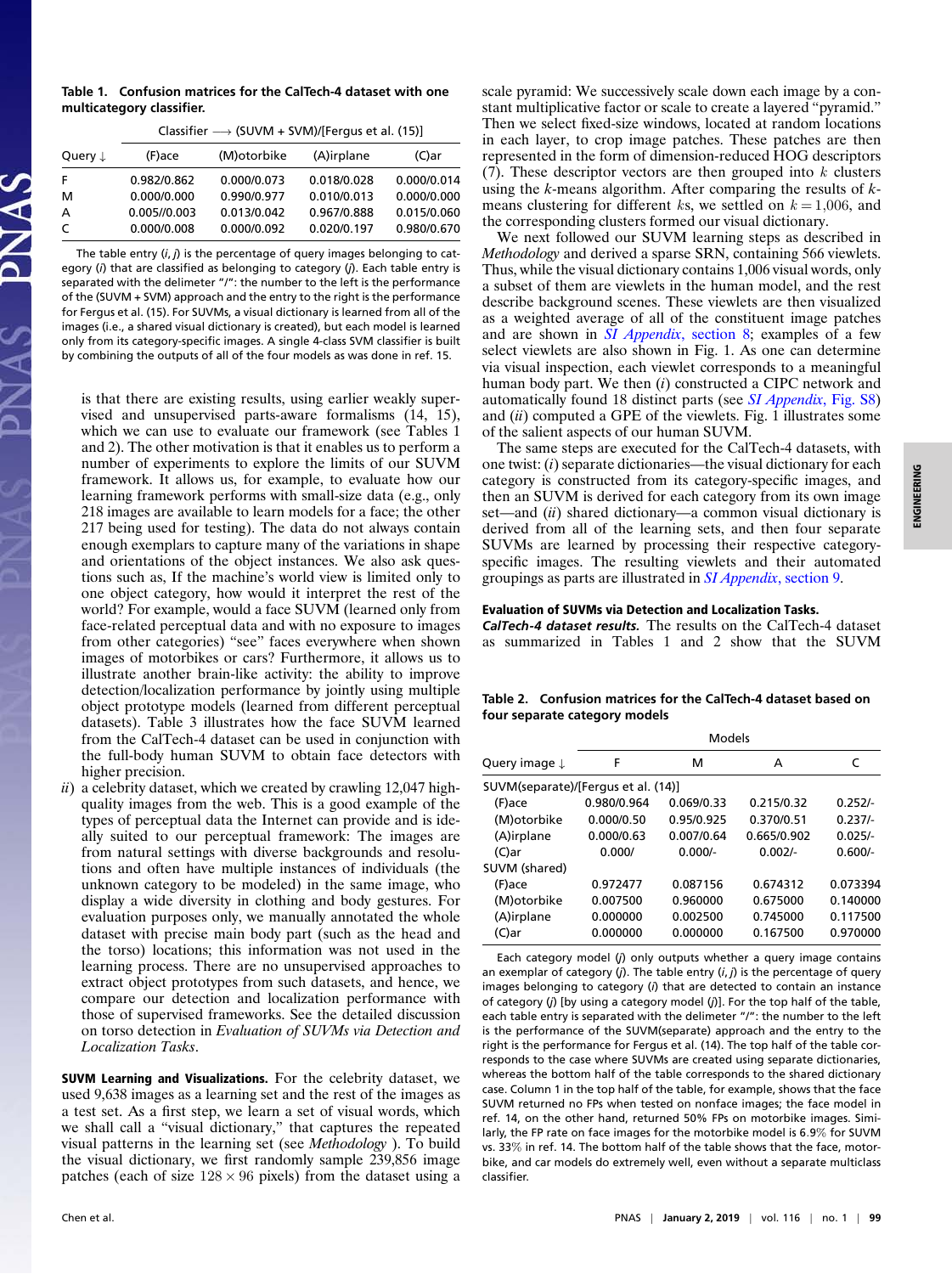|            | Table 3. Face detection-SUVM vs the Viola-Jones algorithm |
|------------|-----------------------------------------------------------|
| (VJA) (25) |                                                           |

|                     |       | <b>SUVM</b> |       |        |             |
|---------------------|-------|-------------|-------|--------|-------------|
| Performance metrics | VJA   | H-1         | H-2   | $HF-1$ | <b>HF-2</b> |
| True-positive (TP)  | 3.072 | 2,965       | 3.048 | 2.959  | 3,047       |
| FP                  | 972   | 54          | 301   | 31     | 183         |
| Coverage/recall     | 92.9% | 89.7%       | 92.2% | 89.5%  | 92.2%       |
| Precision           | 76.0% | 98.2%       | 91.0% | 99%    | 94.3%       |

Coverage/recall is the ratio of (number of TPs) and (actual number of positives in the labeled test data). Precision is the ratio of (number of TPs) and (number of TPs + number of FPs). For a description of the OpenCV implementation used for VJA and ROC plots, see *SI Appendix*[, section 8, p. 19,](https://www.pnas.org/lookup/suppl/doi:10.1073/pnas.1802103115/-/DCSupplemental) [column 1.](https://www.pnas.org/lookup/suppl/doi:10.1073/pnas.1802103115/-/DCSupplemental) The columns labeled H-1 and H-2 represent face detection results for two different settings of parameters, when our human SUVM is used for prediction. A subset of these predicted face patches with high-enough resolution (e.g., those with heights greater than 150 pixels) are then filtered through the face SUVM, derived from the CalTech-4 dataset, and those that do not pass are rejected. The respective results after this filtering are shown in columns HF-1 and HF-2. The human SUVM provides much higher precision while matching the coverage of the well-known algorithm.

framework significantly outperforms the only other comparable unsupervised/weakly supervised framework in the literature (14, 15). As noted earlier, this dataset allows us to explore the workings of SUVMs in more detail. For example, Table 2 shows that a face SUVM, learned solely from face images, makes no errors [i.e., does not give false-positives (FPs) of detecting faces] when fed with images from the rest of the categories. In comparison, the face model in ref. 14 detected faces in 50% of the test motorbike images. Fig. 2*A* shows an instance of what happens when a motorbike image is viewed through the lens of a face SUVM: Each patch in the motorcycle image has to be assigned to one of the visual words derived from the face-only dataset, and consequently, individual face viewlets are detected all over the image. However, they do not have the collective structural integrity to be detected as instances of face*.* The airplane and car categories are not as discriminative when their visual worlds are based on such separate dictionaries. As shown in the bottom half of Table 2, however, performance improved considerably across three categories (face, motorcycle, and car) when we used a shared dictionary (i.e., we used images from all of the categories to learn a shared set of visual words) but still learned individual SUVMs solely based on their category-specific images, and no negative examples were used. The airplane model is the worst performer: Not enough examples are present in the learning set (comprised of only 400 images) to learn the different shapes and orientations of airplanes (for example, there are several images with planes pointing in opposite directions) in the data. Finally, by combining the four models together using an SVM (support vector machine), one gets almost perfect detection results across all four categories as shown in Table 1.

*Human dataset results.* Regarding the precision and coverage/recall performance for various detection tasks and comparison with supervised methods, recall that during our object prototype learning process, we automatically break up the given perceptual visual data into a visual dictionary that is comprised of two sets: visual words that are part of an object prototype, which we refer to as viewlets, and the rest that represent visual cues of the background scenes. Since we do not bring in any negative exemplars, everything the model sees is interpreted only in terms of this dictionary, and hence, the quality and diversity of the perceptual data plays a very important role in how the model performs when it sees a new image. During detection, the first step is to decompose the given image into patches at multiple scales using a sliding window and a scale pyramid and then to assign to each patch the likelihood of it being a particular word from the dictionary that was already learned. We have used the *k*-nearest-neighbor (kNN) classifier for this classification task.

The limitations of the kNN classifier are well known, and that is why in most CV applications considerable effort is expended to train much more powerful classifiers using additional negative exemplars that represent other object categories and background scenes. It is, however, instructive to note how well an SUVM does, even with very weak classifiers for viewlets and without the benefits of training with negative exemplars. Fig. 3 illustrates the types of viewlets detected in images with multiple people in them. In *Discussion*, we point out how one can incorporate negative exemplars to improve performance.

*Head/face detection.* We used a subset of the viewlets in our human SUVM and mapped their detected locations to where the head would be to create a face detector. As summarized in Table 3, our results turned out be vastly superior to those obtained by the VJA (25), which was developed via extensive manual training over multiple years and was the face-detection algorithm of choice until the recent development of superior face detectors, made possible by even more extensive training and DL. The superior performance is clearly because of the structure embedded in our human SUVM: Viewlets corresponding to other body parts can locate the position of the face, even when our face-only viewlet detectors are weak. As explained in Table 3, this experiment allowed us to combine two different SUVMs: The precision of our face detector (based on our human SUVM) can be significantly increased, without compromising recall performance, by further examining the predicted faces via the face model obtained from the CalTech-4 dataset. This emulates how human vision tends to work: First impressions of objects, based on outlines, are further refined by focusing on the details. Fig. 4 illustrates a couple of face detection results under different views.

*Torso detection.* Torsos are much harder to localize, due to lack of distinctive features and the large variety introduced by dress patterns. These considerations make a rigid templatebased torso detector impractical. However, part-based models can detect torsos by mapping other detected parts to where the torso would be. We compare our model with two other notable part-based approaches—namely, Poselets (19) and the Deformable Parts Model (DPM) (18)—and the results are summarized in Table 4. As shown in Table 4, we again outperform these strongly supervised models. Note that the ingenious Poselets approach is based on processing manually tagged data to generate hundreds of distinctive templates (and associated classifiers obtained through extensive supervised training) that have exemplars with various views/poses and scales embedded in them. Such templates, however, do not constitute detailed object prototypes of the kind illustrated in Fig. 1.The slightly lower recall rate in our model is to be expected, as the weak kNN classifer misses many of the viewlets that are otherwise present in an image. As further elaborated in *Discussion* (see the part on



**Fig. 2.** (*A*) A motorcycle image viewed through the lens of a face model. While it sees face viewlets everywhere, it does not detect any faces because the viewlets do not match structurally. (*B*) The same image viewed through a motorcycle model.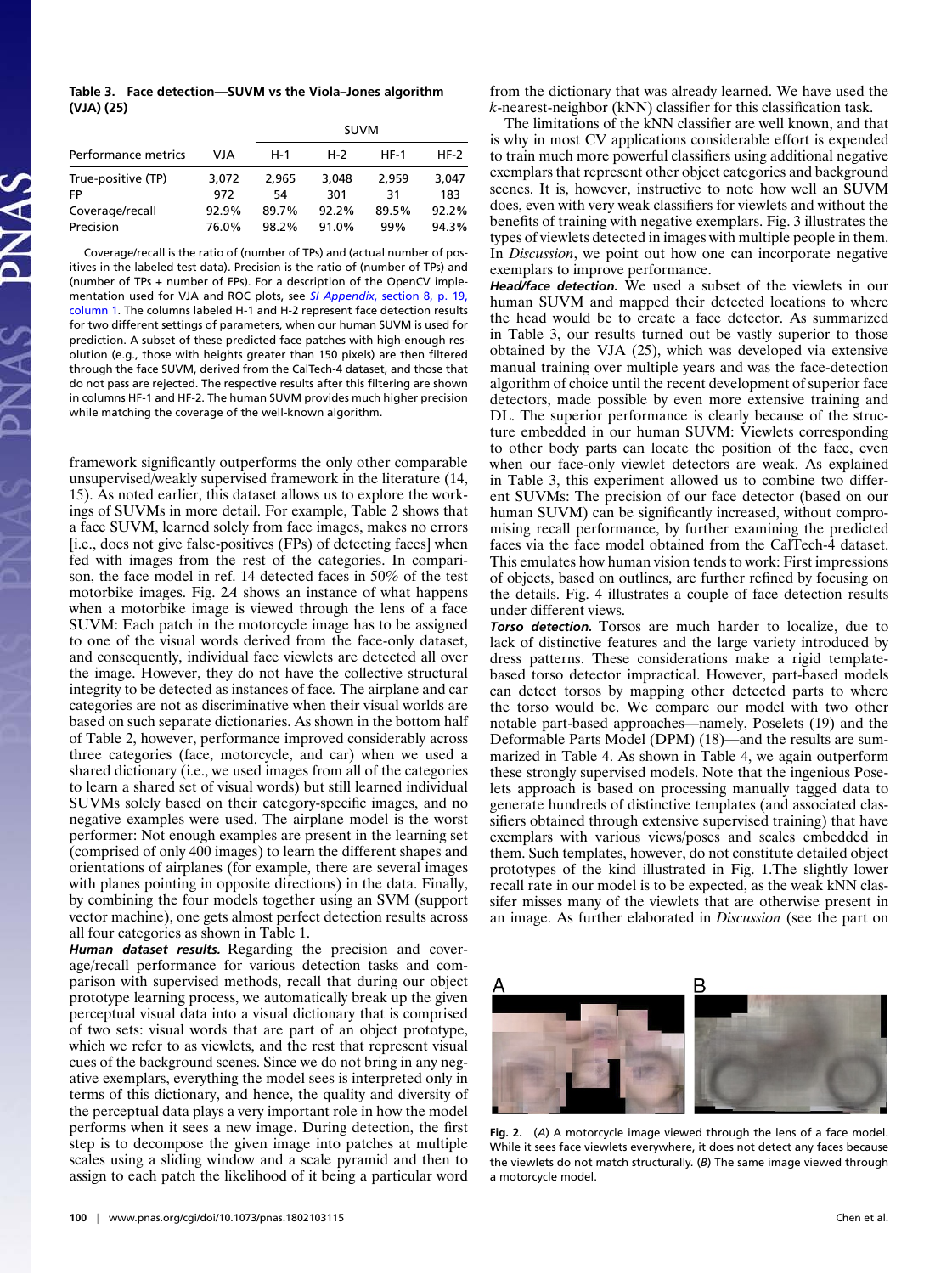|            | Table 4. Torso detection-SUVM vs. parts-aware supervised |
|------------|----------------------------------------------------------|
| approaches |                                                          |

| Performance     | Approaches      |               |             |                |
|-----------------|-----------------|---------------|-------------|----------------|
| metrics         | <b>DPM (18)</b> | Poselets (19) | <b>SUVM</b> | SUVM, stricter |
| ТP              | 1.239           | 3,115         | 2,935       | 2,838          |
| FP              | 5.263           | 1,678         | 277         | 52             |
| Coverage/recall | 38.3%           | 96.3%         | 90.7%       | 87.7%          |
| Precision       | 19.1%           | 65.0%         | 91.4%       | 98.2%          |

For details of DPM and Poselets, see *SI Appendix*[, section 8, p. 20, column](https://www.pnas.org/lookup/suppl/doi:10.1073/pnas.1802103115/-/DCSupplemental) [2.](https://www.pnas.org/lookup/suppl/doi:10.1073/pnas.1802103115/-/DCSupplemental) SUVM outperforms all of the models in precision [for Poselets, we used the recommended threshold value of 3.6 (19)], while providing a solid recall performance. As discussed in the torso detection section in *Evaluation of SUVMs via Detection and Localization Tasks*, the recall performance of an SUVM can be improved by replacing the kNN classifiers it uses with superior supervised classifiers and introducing negative examples. We have intentionally persisted with the weak kNN classifiers to emphasize the power that an SUVM derives from its structure and its hundreds of viewlets.

dealing with low-resolution images and integrating supervised learning), we can also train classifiers for each visual word in our model to improve our performance. The point of this paper is to show how well the SUVM does even with a limited and self-contained world view.

## **Discussion**

Improving SUVMs. Several features can be added to SUVMs, so as to increase both their accuracy and power of representation. For example, currently we have not explicitly assigned prior probabilities to the occurrences of individual viewlets and parts. Doing this would make detection more robust: An occurrence of a distinctive viewlet or a part could be given more weight in making a decision during object detection. Similarly, the assumption that pairwise relative distances among viewlets is unimodal in distribution can be relaxed. For many highly flexible objects such as humans, the separation distance could be bimodal: For example, if we want to capture both standing and sitting postures of humans via a single SUVM, then the relative distance between head and feet viewlets would clearly have to be bimodal in distribution. Furthermore, instead of relying on random sampling and then clustering the samples, the compilation of a visual dictionary and determination of viewlets can be improved, especially using joint-segmentation and unsupervised object discovery techniques introduced, for example, in ref. 17.

We also recognize that complex objects can have such radically different views so as to make them look like two different objects altogether, where they share none or very few viewlets. A sideways profile view versus a full-body frontal view of humans provides such an example. In such situations, one can have two different SUVMs representing the two scenarios and recognize them to be the same object category based on cues other than just images. For example, spatiotemporal continuity or flow of objects in a video, where a person moves from facing the camera to facing perpendicular to it in consecutive frames, would be sufficient to determine that the views belong to the same object category. Using motion to persistently detect objects is a field of considerable interest and can be incorporated into our framework (26). Shared text tags in image databases can also provide such information (27).

Dealing with Low-Resolution Images and Integrating Supervised Learning. Traditionally a lot of the curated and publicly available databases have predominantly low-resolution images—for example, a distant silhouette of someone walking or multiple people in the same image, where only full body views have enough res-

olution for detection. Detecting objects in such databases is challenging for any parts-aware approach and especially so for ours, where we use weak classifiers: There is not enough resolution to reliably detect individual viewlets corresponding to different parts, thereby losing the advantage afforded by collective decision making by a group of viewlets. For dealing with such situations, one can actively create low-resolution templates from the high-resolution learned object prototypes. That is, once an SUVM is learned from high-resolution datasets, one can methodically subsample the viewlets and embed them in different scenes and build an ensemble of classifiers using the full power of discriminative learning afforded by sophisticated classifiers, such as DNNs. The discriminative power can be further enhanced by including nonobject visual words and image patches corresponding to viewlets belonging to other categories as negative examples. The success of a recent approach for detecting tiny faces based on an ensemble of supervised classifiers (each classifier trained for a particular scale) (28) is a good indicator that our suggested approach would succeed. The training sets needed for our method, however, are automatically generated, minimizing the need for supervised learning.

Scaling up to Detect Multiple Categories. Using the Internet, one can find large-scale perceptual data of the kind analyzed here for almost any category of objects (27). Thus, given enough data and computational power, efficient SUVMs for most individual categories can be reliably built. The preceding discussions, however, highlight that the main challenge will lie in integrating the different SUVMs: While structural information plays a very important role, it is still necessary that viewlets belonging to different object prototypes be mapped to a common feature space—a shared visual world view—so that they can be reliably distinguished. To facilitate such integration, the paradigm of DL with its proven capability to simultaneously learn a thousand or more different categories can be incorporated into our framework. The manually created training sets that are currently used to train DNNs, however, can now be replaced by the automatically generated viewlets. The network will no longer be trained to detect manually tagged categories but to detect automatically generated viewlets. Thus, one can potentially automate both the tasks of object discovery and high-accuracy detection. Recent work on domain adaptation methods (29) provide a proof-point for the validity of such an approach. Instead of generating an object model from a set of contextual unlabeled images (as in our work), these approaches attempt to model the overall bias between two datasets belonging to different



**Fig. 3.** An illustration of what the human SUVM sees in images with multiple people. For each individual, matching viewlets corresponding to different body parts and their poses are detected even in the presence of occlusion.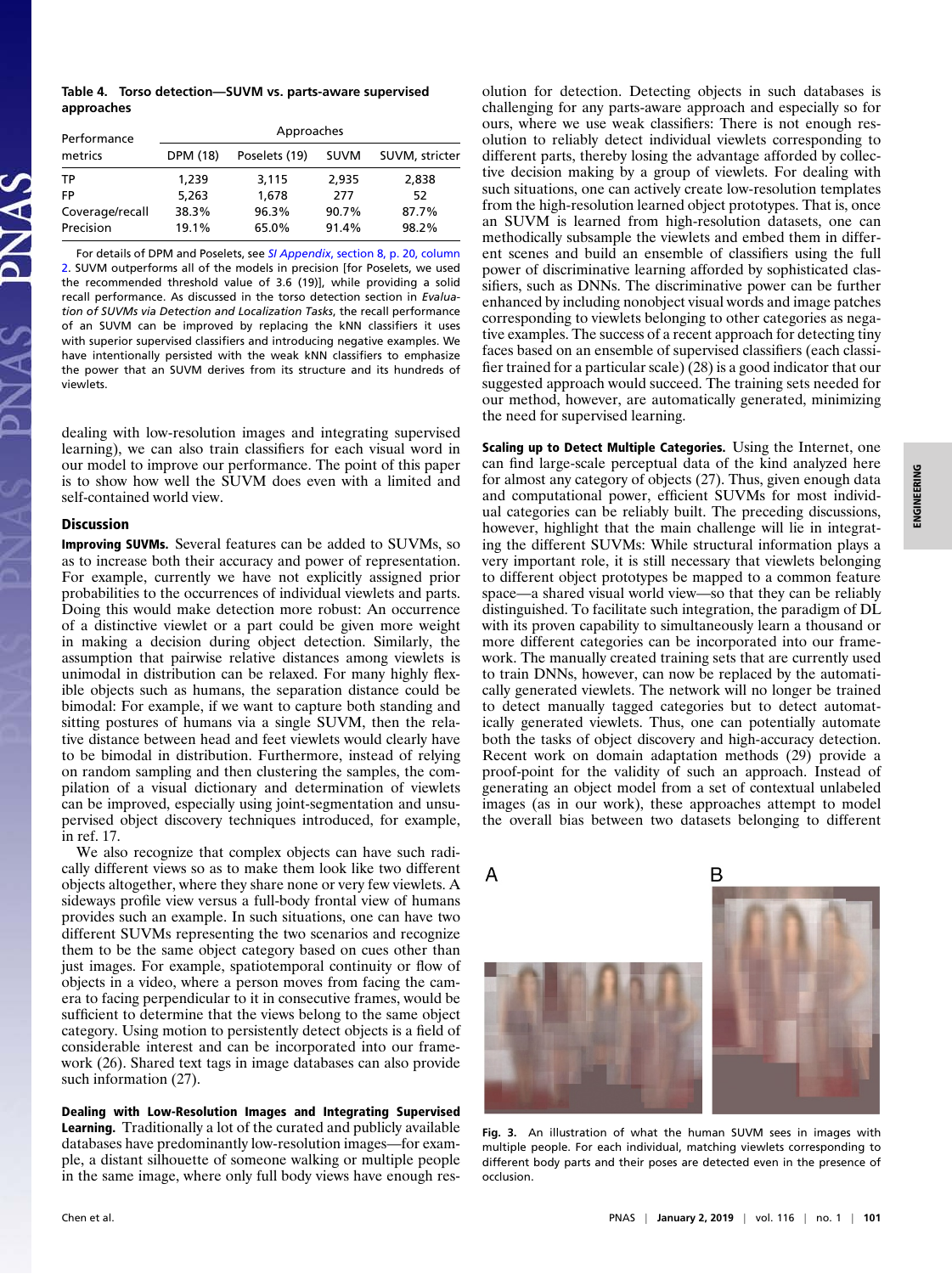

**Fig. 4.** Face detection at different scales and with different views (front vs. side).

domains. By capturing the differences between a source domain (where the classifier was trained) and the target domain (where it is applied), the performance of updated classifiers can be improved. Here, the target domain can be unlabeled, but the source domain must be labeled and hence supervised. Our unsupervised SUVM framework can benefit from such an approach: The SUVMs for a category can be further tuned and differentiated from SUVMs for a different category in an unsupervised manner.

SUVMs and Recent Work on Unsupervised DL. The unsupervised DL literature can be broadly categorized into three groups: (*i*) Autoencoders (2) generate low-dimensional representations of input signals, which can then be clustered to derive visual words in the dataset. We currently perform this step using non-DL methods: By using predefined features, such as HOG, and then by performing PCA, we obtain low-dimensional feature vectors for our image patches. Then, we cluster these feature vectors using *k*-means to obtain visual words. Our main contribution lies in creating object models that build on these visual words, a step currently not done by the DL methods. In our ongoing work, we are implementing deep autoencoders, which can provide better features and hence a more robust set of visual words. (*ii*) In generative adversarial networks (GANs) (30), a DNN, driven by random noise, generates sample images that try to mimic a given set of images in an adversarial setting. If everything converges (it tends to get stuck in local minima often), then the adversarial network learns to generate outputs/images similar to those in the learning set. It, however, does not generate and is not intended to generate a parts-based persistent model of an object category of the type we do. (*iii*) In sequence prediction, given a sequence of images (for example, in a video setup), one can learn to predict future frames based on current and a few past frames. Thus, the prediction network [such as the long–short-term memory (LSTM) model (31)] can be said to have learned a representation of how objects move and change shape. This is again a useful end-to-end model that learns an overall representation and is not intended to learn parts-aware representational models. In summary, the paradigm of DNNs with its ability to memorize patterns and templates is a powerful tool, and in our future work, we plan to use its power to make our models more accurate and expressive.

From Modeling Object Categories to Modeling Scenes. Once individual object prototypes are learned, one can go to a higher level of abstraction. Instead of viewlets and their relative positions in an SUVM, one can capture the cooccurrence and relative locations and orientations of object instances (belonging to different categories) to define an analogous scene model. (See ref. 23 for an insightful discussion on the importance of this problem.)

#### Methodology

The SUVM: Representation and Learning. We outline the mathematical and computational formulations of the SUVM (most of the details are deferred to *[SI Appendix](https://www.pnas.org/lookup/suppl/doi:10.1073/pnas.1802103115/-/DCSupplemental)*, section 2).

*Viewlets.* Recall that viewlets are multiscale characteristic appearances of views of objects. To account for variations, each viewlet  $V_i$  is modeled as a random variable that outputs a patch or a part of an image with an appearance feature vector random variable  $A_i$ , which is drawn from a certain distribution over a feature space. For example, in this paper, each sample of a viewlet  $V_i$  is represented by a rectangular patch of fixed width  $(w)$  and fixed height (h). Moreover, because viewlets can represent larger or smaller sections of the same object category under consideration (e.g., a half-body viewlet will contain the head and hence has a larger size or scale than a head-only viewlet), we associate a relative scale parameter  $S_i$  with  $V_i$ . To accommodate variations,  $S_i$  is itself a random variable. The best way to visualize  $S_i$ is to imagine a global scale parameter s for an exemplar embedded in a given image—that is, s determines the overall size of the object in pixels. In such a scenario, any sample of viewlet  $V_i$  has a width of  $s_i^{(x)} = w * S_i * s$  pixels and a height of  $s_i^{(y)} = h * S_i * s$ pixels. The appearance feature vector,  $A_i$ , of a sample is a set of features derived from the underlying image patch. Though for our experimental results we use local HOG features (see *Results* and *[SI Appendix](https://www.pnas.org/lookup/suppl/doi:10.1073/pnas.1802103115/-/DCSupplemental)*, section 8), SUVMs can use any feature set, including those derived using DNNs.

*The SRN.* Let's recall that the SRN uses a variation of the spring network model to represent pairwise distance and scale variations among the viewlets. Nodes in the network are the viewlets, and edges are the relative distance and scale/size constraints. To represent distances, each sample of a viewlet,  $V_i$ , is assigned a location coordinate,  $X_i = (x_i, y_i)$ , where  $(x_i, y_i)$  are the pixel values of the top left corner of the associated rectangular patch that has a width of  $s_i^{(x)} = w * S_i * s$  pixels and a height of  $s_i^{(y)} = h *$  $S_i * s$  pixels. The relative distance between two viewlets  $V_i$  and  $V_i$  can then be modeled by the random variable  $(X_i - X_j)$ . However, to have both scale and translation invariance, we need to normalize the location differences appropriately. In particular, as explained in *[SI Appendix](https://www.pnas.org/lookup/suppl/doi:10.1073/pnas.1802103115/-/DCSupplemental)*, section 2, since the variances in the perceived/measured location coordinates (i.e.,  $x_i$  and  $y_i$ ) depend on the actual lengths, we define a scale-normalized relative distance

measure, 
$$
\left( \frac{x_i - x_j}{s_i^{(x)} + s_j^{(x)}}, \frac{y_i - y_j}{s_i^{(y)} + s_j^{(y)}} \right)
$$
.

To model variations in relative positions, each pair of viewlet nodes  $V_i$  and  $V_j$  is connected via a spring of stiffness parameter  $c_{ij} \geq 0$  and of zero-stress normalized length  $\mu_{ij}$ . Variations in pairwise relative distances from their respective zero-stress lengths lead to overall stress, which can then be modeled by a potential function defined over the ensemble of springs. Further, assuming an isotropic spring model, where the displacements along the *x* axis and the *y* axis are treated separately and independently, a total potential function of a given configuration can be written as  $\mathbf{G} = G(\mathbf{X}) + G(\mathbf{Y})$ , where

$$
\mathbf{G}(\mathbf{X}) = \frac{1}{Z^{(x)}} \exp \left( -\frac{1}{2} \sum_{i \neq j} c_{ij}^{(x)} \left( \frac{x_i - x_j}{s_i^{(x)} + s_j^{(x)}} - \mu_{ij}^{(x)} \right)^2 \right), \quad [1]
$$

$$
\mathbf{G}(\mathbf{Y}) = \frac{1}{Z^{(y)}} \exp\left(-\frac{1}{2} \sum_{i \neq j} c_{ij}^{(y)} \left(\frac{y_i - y_j}{s_i^{(y)} + s_j^{(y)}} - \mu_{ij}^{(y)}\right)^2\right), \quad [2]
$$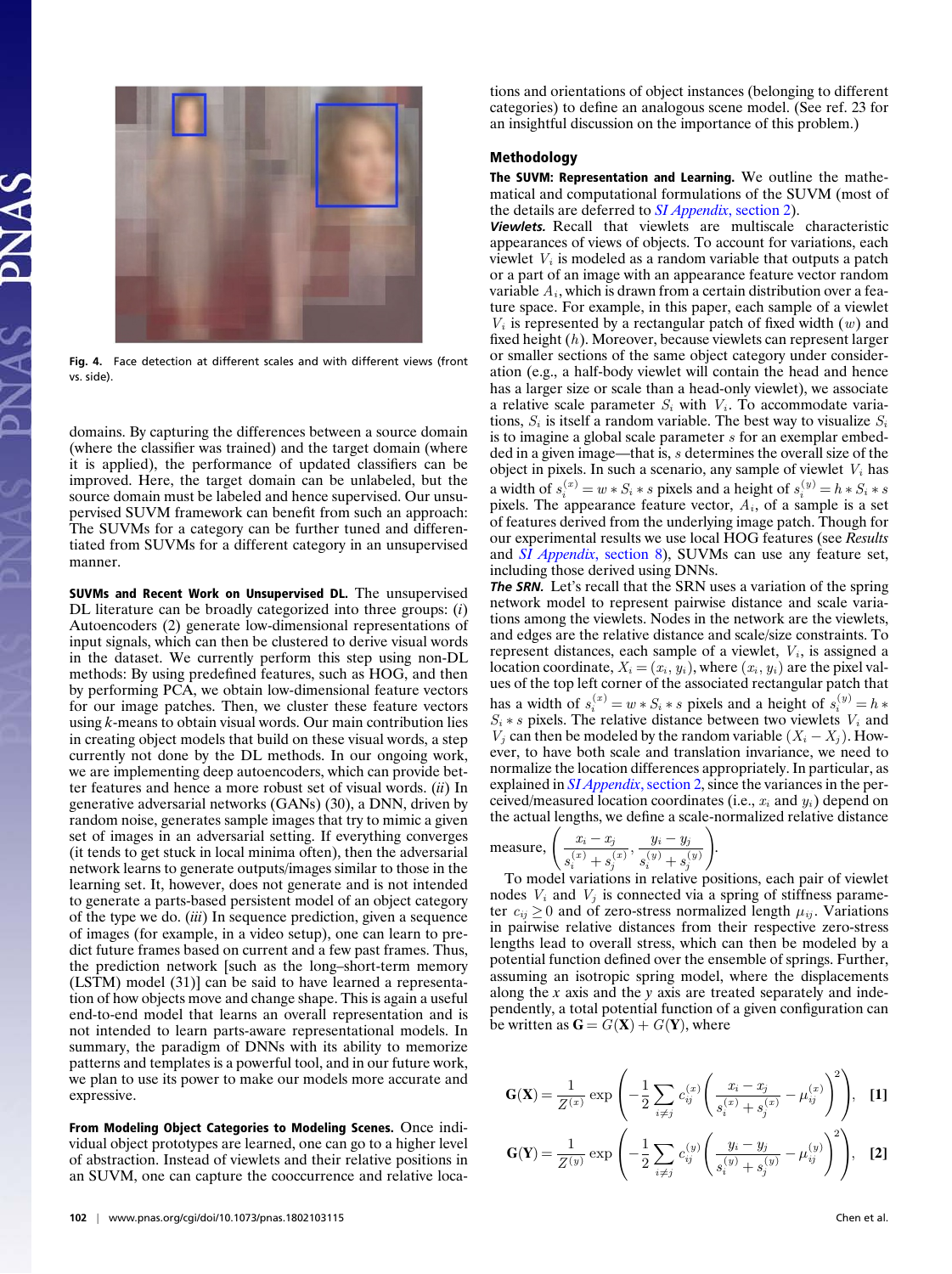and (*i*)  $Z^{(x)}$  and  $Z^{(y)}$  are the corresponding normalization terms, also referred to as the partition functions, and (*ii*)  $\mu_{ij}^{(x)}$  =  $\left( \mu_i^{(x)} - \mu_j^{(x)} \right)$  $s_i^{(x)} + s_j^{(x)}$ ),  $\mu_{ij}^{(y)} = \begin{pmatrix} \frac{\mu_i^{(y)} - \mu_j^{(x)}}{y} \\ \frac{\mu_j^{(y)} - y}{y} \end{pmatrix}$  $s_i^{(y)} + s_j^{(y)}$ are the normalized zero-stress

lengths. The above expressions are functions of the relative scale parameters  $S_i$ , and their pairwise variations can again be modeled via springs. Since scale is a multiplicative factor, we take its logarithm and define an analogous potential function:

$$
G(\mathbf{S}) = \frac{1}{Z^{(s)}} \exp\left(-\frac{1}{2} \sum_{i \neq j} c_{ij}^{(s)} \left( \log \frac{S_i}{S_j} - \log \frac{\mu_i^{(s)}}{\mu_j^{(s)}} \right)^2 \right), \quad [3]
$$

where  $\mu_i^{(s)}$  and  $\mu_j^{(s)}$  are the respective expected scales of viewlets  $V_i$  and  $V_j$ .

*Gaussian Markov Random Field Model (GMRF).* A Markov random field is a set of random variables having a Markov property described by an undirected graph. In particular, each random variable node is independent of the rest of the random variables given its neighbors in the network. If the joint distribution is Gaussian, with joint covariance matrix,  $\Sigma$ , then the GMRF specifies the zero patterns of the precision matrix  $\Lambda = \Sigma^{-1}$ :  $\Lambda_{ij} = 0$  implies that the corresponding random variables are conditionally independent and hence does not have an edge in the GMRF. For quadratic-form potential functions (as in the above equations), we can regard our spring model as a GMRF. The precision matrix  $\Lambda^{(x)}$  can be calculated by noting that  $\Lambda_{ij}^{(x)}$  is the coefficient of the product terms  $(x_i - \mu_i^{(x)})(x_j - \mu_j^{(x)})$  in the exponent of Eq. **1**:

$$
\Lambda_{ii}^{(x)} = \sum_{j=1, j \neq i}^{M-1} \frac{c_{ij}^{(x)}}{(s_i^{(x)} + s_j^{(x)})^2} + \frac{c_{iM}^{(x)}}{(s_i^{(x)} + s_M^{(x)})^2},
$$
 [4]

$$
\Lambda_{ij}^{(x)} = -\frac{c_{ij}^{(x)}}{(s_i^{(x)} + s_j^{(x)})^2} \quad i \neq j,
$$
 [5]

where without loss of generality, we have assumed  $X_M = 0$  to reduce the degree of freedom to M − 1 (see *[SI Appendix](https://www.pnas.org/lookup/suppl/doi:10.1073/pnas.1802103115/-/DCSupplemental)*, sec[tion 3\)](https://www.pnas.org/lookup/suppl/doi:10.1073/pnas.1802103115/-/DCSupplemental). Note that if  $c_{ij} = 0$ , then  $\Lambda_{ij} = 0$ , and we know from the properties of multivariate Gaussian distributions that the corresponding location variables are conditionally independent. Now Eq. **1** can be written as a log-likelihood function:

$$
\mathcal{L}(X) = \frac{1}{2} \log r |\Lambda| - \frac{1}{2} \sum_{i \neq j} c_{ij}^{(x)} \left( \frac{x_i - x_j}{s_i^{(x)} + s_j^{(x)}} - \mu_{ij}^{(x)} \right)^2, \quad [6]
$$

where  $|\Lambda|$  is the determinant of the precision matrix and r is the normalization constant for a Gaussian distribution.

Sparsity and Conditional Independence. The direct interactions (i.e., for which  $c_{ij} > 0$ ), combined with node set, V, form the SRN network,  $G(V, E)$ , and hence, the model complexity of the SRN corresponds to its sparsity. Sparsity has a physical meaning in our model: For most physical objects, locations of parts and the resulting views are indeed not statistically fully connected with each other. Equivalently, a sparse set of springs are enough to constrain deformations in exemplars. We impose such sparsity constraints in the learning process, and a relaxation leads to a convex optimization problem that can be solved efficiently.

*Semantic structure.* As already explained in the introduction, we use two complementary constructs to capture the semantic structure of the object—namely, the CIPC and the GPE*.* The specifics of these two constructs are made precise in *Learning SUVMs*. For now, it suffices to mention that together they provide a description of the object prototype in terms of parts (each part being a

grouping of viewlets), their locations, and the inclusion/overlap relationships among the viewlets and parts.

**Generative model and calculating object likelihoods.** An SUVM defined by its parameter set 
$$
\theta = \left\{ \{c_{ij}^{(x)}\}, \{c_{ij}^{(y)}\}, \{c_{ij}^{(s)}\}, \{\mu_i^{(x)}\}, \{\mu_i^{(x)}\}, \{\mu_i^{(y)}\}, \{\mu_i^{(z)}\} \right\}
$$
 that specifies the SRN and the accompanying CIPC and GPE models is the key representational and generative tool we use. As a generative model, any exemplar can be viewed as being created by a four-step process: (i) first, picking the parts or regions that are to be rendered in the exemplar from the CIPC and GPE, let  $D_p$  be the set of parts that is picked. (ii) Then picking  $N_G$  viewlets, numbered 1, ...,  $N_G$ , that go together for the picked parts; for example, for configurable parts, certain viewlets are mutually exclusive and should not be picked together. Let  $V_G$  be the set of picked viewlets. The probability  $P(V_G|\theta)$  is stated in *SI Appendix*, section 3, where we provide a detailed description of our detection algorithms. For each picked viewlet,  $V_i \in V_G$ , an appearance feature vector  $A_i$  is drawn by sampling its appearance distribution, and a corresponding image patch is created; let  $A = \{A_1, ..., A_{N_G}\}$  (iii) Then choosing scaling factors by sampling the joint scale distribution (Eq. 3), let  $S = \{S_1, ..., S_{N_G}\}$  and finally (*iv*), locating these *N* viewlets spatially by sampling the joint distribution specified by the SRN (Eqs. 1 and 2), let  $X = \{x_1, ..., x_{N_G}\}$  and  $Y = \{y_1, ..., y_{N_G}\}$  be the set of these location coordinates. Note that in our model, given *S* and  $V_G$ , *X* and *Y* are picked independently.

Each step has its own likelihood, allowing us to calculate the likelihood of any such generated exemplar:

$$
P(\text{Generaled Exemplar}|\theta) = P(A, X, Y, S, V_G|\theta) = P(Y|S, V_G, \theta) \times P(X|S, V_G, \theta) \times P(A|V_G, \theta) \times P(S|V_G, \theta) \times P(V_G|\theta).
$$
 [7]

Learning SUVMs. Given a learning dataset comprising unlabeled instances of the unknown category, we need to construct an SUVM—that is, appearance feature vectors of the viewlets, the SRN, and the semantic structures CIPC and GPE.

*Learning a visual dictionary.* In this step, we determine a set of visual words, or a dictionary, from the given images. We randomly sample all images in the learning set using a scale pyramid and using a fixed-size rectangular patch, then convert all patches into image feature vectors, and then extract a visual vocabulary out of them using an unsupervised clustering algorithm. Note that each visual word is a cluster of feature vectors and the visual dictionary naturally comes with a classification algorithm. For example, for *k*-means clustering, one can use the kNN algorithm to assign a word label to any candidate image patch. Also note that a visual word represents only a potential viewlet in the object models to be extracted from the learning set.

*A maximum likelihood (ML) framework for learning SRNs.* We have already simplified our model in the form of a sparse network, or a GMRF, which can be determined by an edge set E, and the related parameters  $\left(\{c_{ij}^{(x)}\}, \{c_{ij}^{(y)}\}, \{c_{ij}^{(s)}\}, \{\mu_i^{(x)}\},\{\mu_i^{(x)}\}\right)$ 

 $\{\mu_i^{(y)}\}, \{\mu_i^{(s)}\}\right)$ . Since we have already created a set of visual words, we first go back to the original image corpus (e.g., in the celebrity dataset, 9,638 images are in the learning set; see *Results*) and detect in each image the visual words that appear in it. That is, in every image, we first perform a dense scan (using a scaling pyramid so that we capture viewlets that have inherently larger scale) with a fixed-size sliding window (the same size as used to determine the visual dictionary) and assign a visual word to each resulting patch using a kNN algorithm. Then, for each detected visual word,  $V_i$ , we have its size in pixels  $(s_i^{(x)} \cdot s_i^{(y)})$ and its location coordinates  $(x_i, y_i)$ . For a pair of visual words,

 $\overline{a}$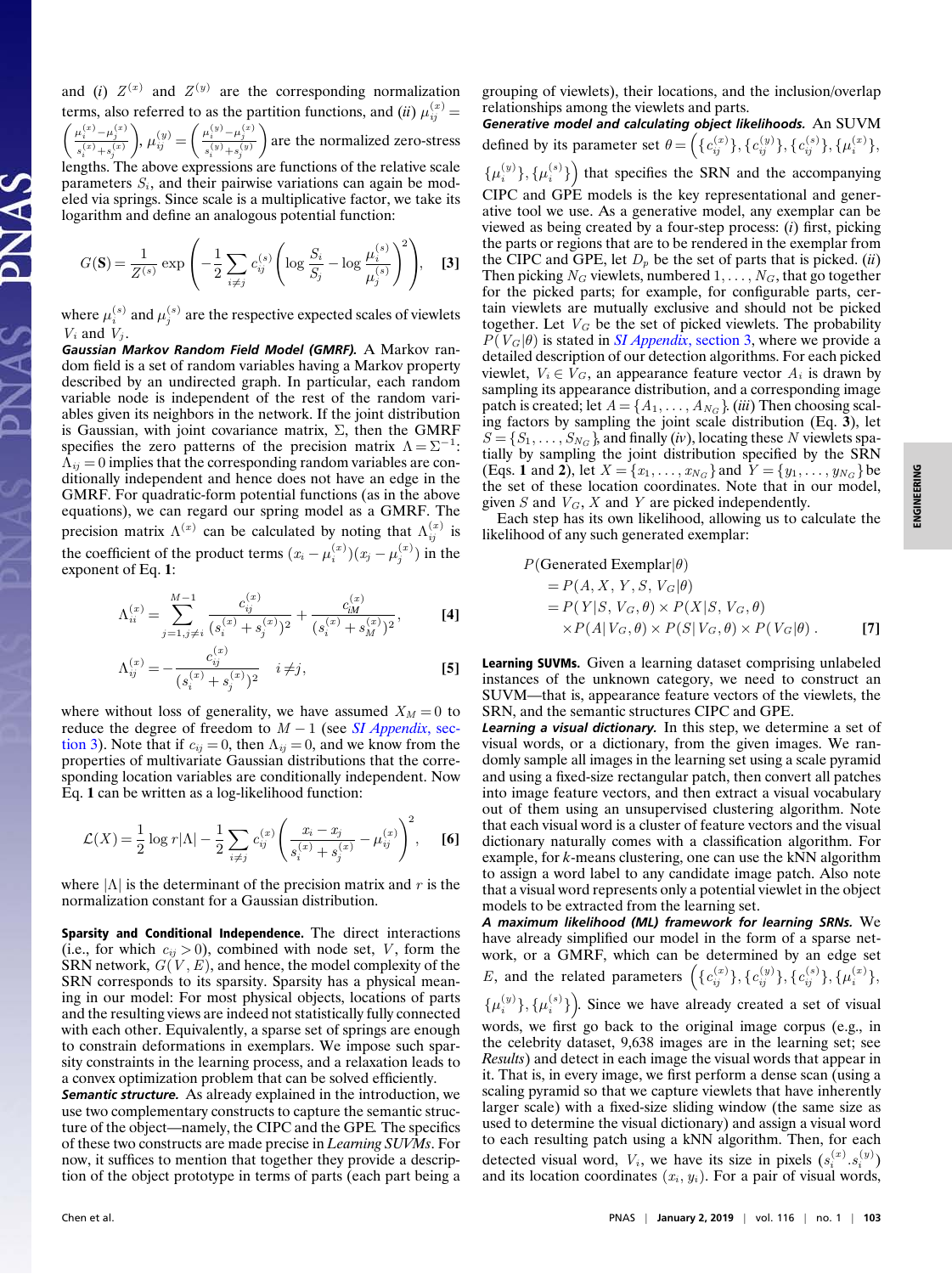$V_i$  and  $V_j$ , detected in the same image, we have samples of the

SUV model outputs:  $Z_{ij}^{(s)} = \frac{S_j}{S_i}$  $\frac{S_j}{S_i} = \frac{s_j^{(x)}}{s^{(x)}}$  $\frac{s_j^{(x)}}{s_i^{(x)}} = \frac{s_j^{(y)}}{s_i^{(y)}}$  $\frac{s_j^{(s)}}{s_i^{(y)}},\ Z_{ij}^{(x)} = \frac{(x_j - x_i)}{(s_i^{(x)} + s_j^{(x)})}$  $\frac{(x_j - x_i)}{(s_i^{(x)} + s_j^{(x)})},$ and  $Z_{ij}^{(y)} = \frac{(y_j - y_i)}{\sqrt{y_i(y) + y_j(y)}}$  $\frac{(y_j - y_i)}{(s_i^{(y)} + s_j^{(y)})}$ . We need to infer now an edge set E and the related spring parameters such that the data likelihood, as captured by Eqs. **1**–**3**, is maximized. For example, to estimate the set of parameters  $\{c_{ij}^{(x)}\}$ , it follows from preceding discussions on GMRF that the empirical likelihood function is given by  $\log P(X) = \text{const} + \frac{1}{2} \log |\Lambda| - \frac{1}{2} \sum_{i \neq j} c_{ij}^{(x)} \text{Var}(Z_{ij}),$ where  $Var(Z_{ij})$  is the empirically observed variance of the random variable  $Z_{ij}$ .

**Approximate Sparse Estimation of**  $c_{ij}$ **s.** To maximize  $\log P(X)$ while making  $c_{ij}$ s sparse, we reverse the sign to get a minimization problem and add an  $L_1$  regularization term to obtain  $\mathcal{L}(X) = -\frac{1}{2}\log|\Lambda| + \frac{1}{2}\sum_{i \neq j} c_{ij}(\text{Var}(Z_{ij}) + \lambda)$ , where  $\lambda > 0$  is the regularization parameter and  $c_{ij} \geq 0$ . This is a convex optimization problem and can be solved efficiently. Staying true to our spirit of performing simple computations, we analyze this convex optimization problem, and using the Karush–Kuhn– Tucker (KKT) conditions, we prove an upper bound on the optimal values of  $c_{ij}$ :  $c_{ij}^* \leq \frac{1}{\text{Var}(Z_{ij}) + \lambda}$  (see *[SI Appendix](https://www.pnas.org/lookup/suppl/doi:10.1073/pnas.1802103115/-/DCSupplemental)*, sec[tion 3\)](https://www.pnas.org/lookup/suppl/doi:10.1073/pnas.1802103115/-/DCSupplemental). Thus,  $c_{ij}^*$  decreases monotonically with increases in both the observed variance,  $Var(Z_{ij})$ , and the sparsity parameter,  $\lambda$ . This bound then leads to an approximate but efficient algorithm to directly impose sparsity: If we say that all those edges for which the optimal  $c_{ij}^*$  is less than say a target value of c will be removed from the network, then it implies from the above equation that all edges with empirical  $\text{Var}(\hat{Z}_{ij}) > \frac{1}{c} - \lambda$  should be disconnected or their corresponding  $c_{ij} = 0$ . Thus, we have derived a simple threshold rule on the pairwise variances, and by lowering the threshold (that is, by increasing the sparsity parameter  $\lambda$ ), we get increasingly sparse SRNs. In our implementation, we defined a combined variance for an edge  $V = \text{Var}(Z_{ij}^x) + \text{Var}(Z_{ij}^{(y)}) +$  $\text{Var}(\log Z_{ij}^{(s)})$  and then imposed a threshold on it until the SRN is sparse enough. Note that as the edge set becomes sparse, the initial network, comprising all visual words, gets disconnected and the giant connected components correspond to the SRNs of the

*Extracting parts using CIPC.* We first point out two ways in which a part in the object category gets encoded in terms of viewlets and their structure in our model: (*i*) two or more viewlets that are replaceable in making up the whole object or, equivalently, two or more viewlets that are mutually exclusive (in terms of cooccurrence and hence shares no edge in the SRN) and yet have nearly identical geometrical relationships with other viewlets (representing other parts). Pairs of such nodes/viewlets can be identified efficiently by processing the SRN (e.g., by sequentially examining each viewlet node and finding other nodes that are not connected to it by an edge but share neighbors in common). (*ii*) Viewlets that share a very stable edge in the SRN between them and have the same geometrical relationships with viewlets corresponding to other parts of the object. This scenario arises when two viewlet nodes are only slightly shifted versions of each other, representing the persistent presence of a part in the object. Again such pairs can be efficiently detected from the SRN. We construct a CIPC network, where each pair of viewlets, satisfying type *a* or *b* relationship, is connected by an edge. Each connected component in the resulting CIPC network then corresponds to a distinct configurable and stable part of the underlying object category. The results shown in Fig. 1 and in *[SI Appendix](https://www.pnas.org/lookup/suppl/doi:10.1073/pnas.1802103115/-/DCSupplemental)*, section 8 demonstrate the effectiveness of this methodology.

*Extracting semantic structure using GPE.* In this step, we use the pairwise scale and location relationships to embed the viewlets in the SRN in a 3D space: Each viewlet  $V_i$  is assigned an absolute 2D position  $(x(i), y(i))$  and scale  $S(i)$  such that the pairwise constraints obtained from data are best satisfied. We use a mean squared error-based optimization function, similar to that used in multidimensional scaling (MDS) (32) and derive an iterative approach to calculate these mean positions and scales of viewlets (see *[SI Appendix](https://www.pnas.org/lookup/suppl/doi:10.1073/pnas.1802103115/-/DCSupplemental)*, section 4).

From Fig. 1, we notice that viewlets, clustered by CIPC as belonging to the same part, have very similar global spatial values and cluster together in the GPE. Our ability to reverse-engineer human body parts, for example, demonstrates that we are able to identify the semantic structure of objects automatically, instead of hand-coding such knowledge via manual tagging.

From Models to Detection. We start with a dense scanning of the given image using a scale pyramid and obtain  $N$  patches; note that  $N$  can easily be in the thousands. Next, we design complementary algorithms for two different tasks for any given image: (*i*) task 1: detection and localization of object instances (e.g., cars, humans), and (*ii*) task 2: detection and localization of specific parts (e.g., human head/face or torso) of a learned object category. In both cases, there could be multiple occurrences in the same image. For task 1, following the probabilistic interpretation introduced in Eq. **7**, we do the following search: (*i*) We map each image patch to a visual word and consider only those that are mapped to viewlets in the SUVM, and then (*ii*) we group the viewlet patches into clusters so that each cluster of patches maximizes the likelihood of representing an object instance, as given Eq. **7**. This can be accomplished via an exponential search over all possible assignments of image patches to visual words (15, 18, 24). In accordance with our neuroscience inspirations, however, we do a restricted search and we consider an object to be detected if sufficiently many parts (as determined by CIPC and GPE) that match the relative distances and scale requirements are detected with high confidence. Thus, we look at all of the detected viewlets and then start grouping them together based on whether they structurally match our model. This linear time (in N and  $n_f$ ) heuristic search algorithm is agglomerative in nature rather than exhaustive, making it highly scalable. Moreover, this natural detection framework allows one to find multiple occurrences of objects in the same image efficiently. The details are given in *[SI Appendix](https://www.pnas.org/lookup/suppl/doi:10.1073/pnas.1802103115/-/DCSupplemental)*, section 6.

For task 2, where the goal is to detect and localize targeted parts of learned object instances, we again use the structure of the underlying SUVM to compute a geometric mapping between any given pair of viewlets,  $V_i$  and  $V_j$  (see *[SI Appendix](https://www.pnas.org/lookup/suppl/doi:10.1073/pnas.1802103115/-/DCSupplemental)*, section [6](https://www.pnas.org/lookup/suppl/doi:10.1073/pnas.1802103115/-/DCSupplemental) for details). Thus, a reliable target part and its location are detected by mapping multiple detected viewlets to where the part should be.

**ACKNOWLEDGMENTS.** The authors thank Prof. Lieven Vandenberghe for his input on the optimization formulations used in the paper and the referees for helpful suggestions and especially for pointing us to relevant prior work.

- 6. Lowe D (1999) Object recognition from local scale-invariant features. *Proceedings of the Seventh IEEE International Conference on Computer Vision*. Available at [https://ieeexplore.ieee.org/document/790410.](https://ieeexplore.ieee.org/document/790410) Accessed November 28, 2018.
- 7. Dalal N, Triggs B (2005) Histograms of oriented gradients for human detection. *CVPR '05: Proceedings of the 2005 IEEE Computer Society Conference on Computer Vision and Pattern Recognition (CVPR'05)*. Available at [https://ieeexplore.](https://ieeexplore.ieee.org/document/1467360) [ieee.org/document/1467360.](https://ieeexplore.ieee.org/document/1467360) Accessed November 28, 2018.

underlying object categories.

<sup>1.</sup> Bengio Y (2009) Learning deep architectures for AI. *Machine Learn* 2:1–127.

<sup>2.</sup> Hinton GE (2007) Learning multiple layers of representation. *Trends Cogn Sci* 11:428– 434.

<sup>3.</sup> LeCun Y et al. (1989) Backpropagation applied to handwritten zip code recognition. *Neural Comput* 1:541–551.

<sup>4.</sup> Arel I, Rose D, Karnowski T (2010) Deep machine learning-A new frontier in artificial intelligence research. *IEEE Comput Intell Mag* 5:13–18.

<sup>5.</sup> Bengio Y, Courville A, Vincent P (2013) Representation learning: A review and new perspectives. *IEEE Trans Pattern Anal Machine Intell* 35:1798–1828.

<sup>8.</sup> Cauwenberghs G (2013) Reverse engineering the cognitive brain. *Proc Natl Acad Sci USA* 110:15512–15513.